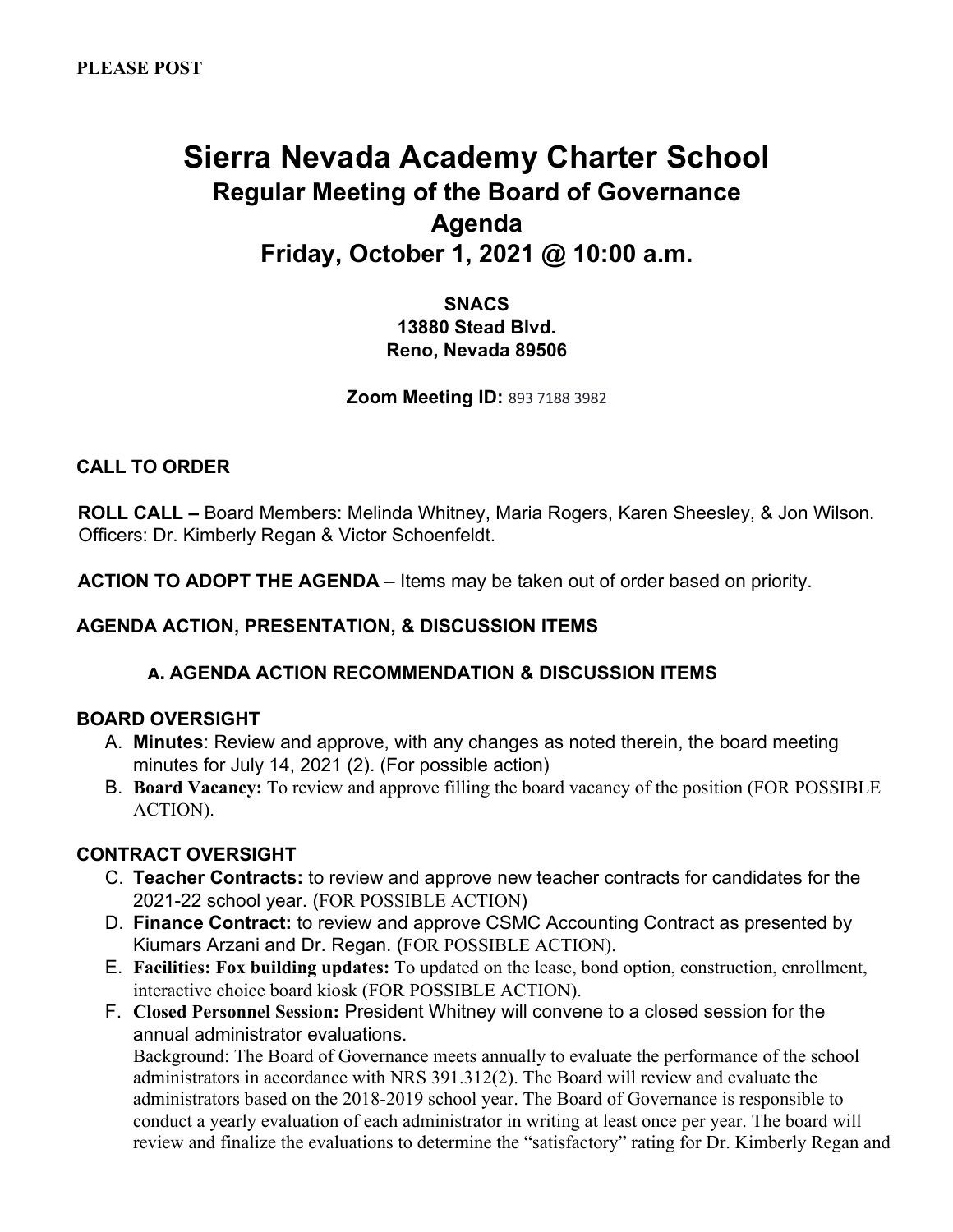Mr. Victor Schoenfeldt. The SNACS Board of Governance convenes in closed session to discuss and evaluate the administrators in written form. The board will reconvene in public session to approve the evaluations.

### **FINANCIAL OVERSIGHT**

A. **Current Financials**: The board will be provided with a Profit and Loss Budget to

Actual July 1, 2020 through September 30, 2021 and a list of transactions from July 1, 2021 through September 30, 2021 to approve for filing using the NDE chart of accounts reporting system (FOR POSSIBLE ACTION).

**Background:** The first report provides the board with budget to actual comparisons and the percent of budgeted amounts incurred to date. The second report includes a list of all transactions as classified under the new chart of accounts system.

**B. Augmented FY22 Budget:** To review and approve the Augmented Budget for the 2021- 2022 school year. (FOR POSSIBLE ACTION)

**Background:** The augmented budget for the 2021-22 is submitted to the Department of Education based on projections for the FY22 school year.

#### **ORGANIZATIONAL INSIGHT**

- **A. School Performance Plan:** Review and Approve the proposed goals for the FY22 (FOR POSSIBLE ACTION)
- **B. Safe Schools Discipline Plan:** Review and Approve the revised Safe Schools Discipline Plan for the FY22 school year (FOR POSSIBLE ACTION)

# **NEW BUSINESS – To consider any new business as necessary.**

#### **Discussion:**

- **A. Chief Executive Officer Discussion –** Other business updates not already discussed
- **B. Chief Education Officer Discussion -** SPP goals, discipline policy, safety, and other educational updates
- 1. **PUBLIC COMMENT** Comments from the public are invited at this time on topics not specifically addressed elsewhere in the agenda. A "Citizen's Request to Speak" card should be filled out and submitted to the Board President before speaking during the Public Comment section. The Board is precluded from discussing or acting on items raised by Public Comment, which are not already on the agenda.

# **BOARD REPORTS/REQUESTS** (Information Only/No Action)

Brief updates and notices from the Board regarding school activities, conferences, and/or action on requests by Board members for information or agenda items.

# **ANNOUNCEMENT OF MEETINGS**

The Board will meet at their regularly scheduled quarterly meeting on TBA.

**ADJOURNMENT** Members of the public who are disabled and require special accommodations or assistance at the meeting are requested to notify Dr. Kimberly Regan, Chief Executive Officer, in